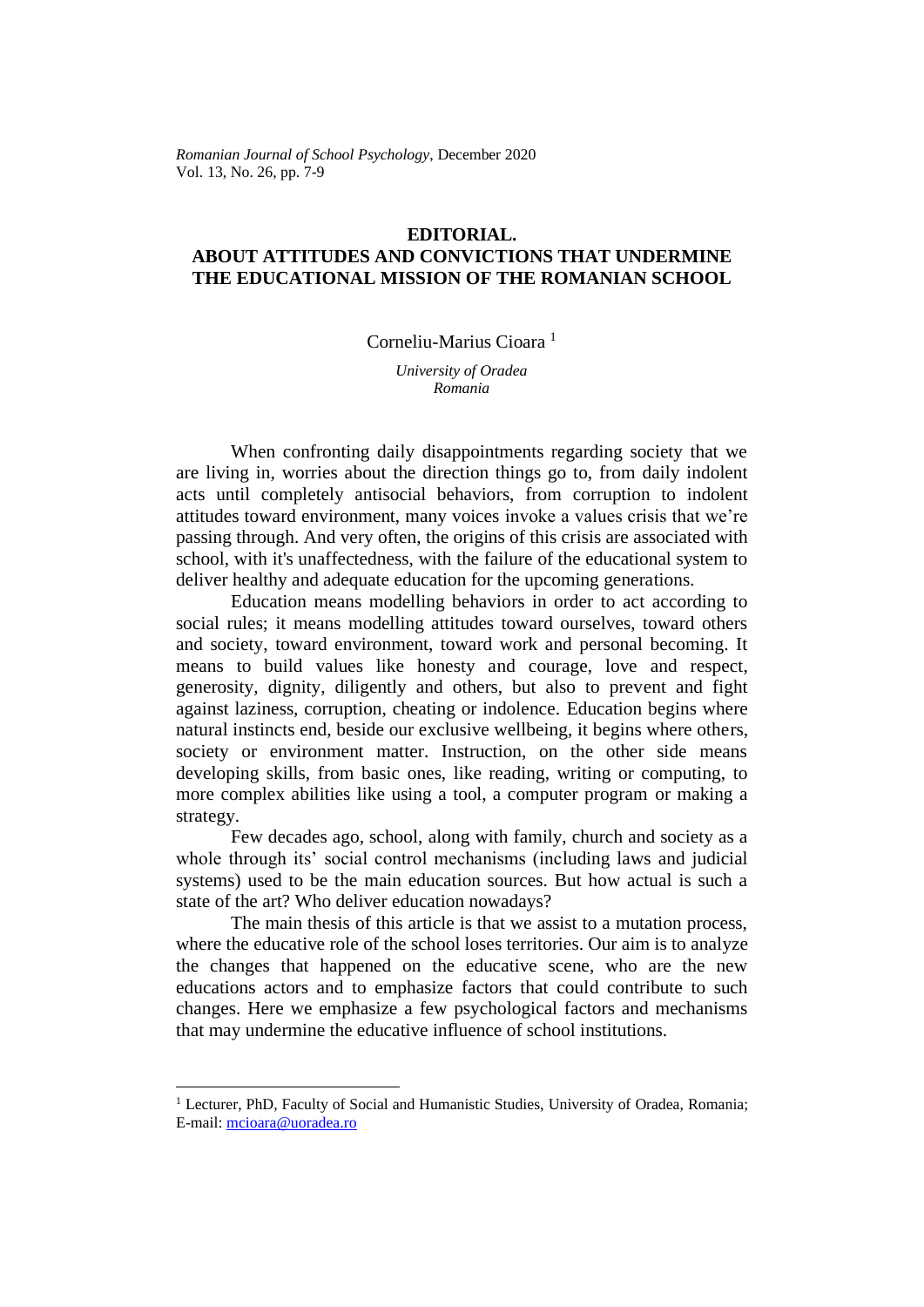*From "like what you do" to "do (only) what you like" attitude*

The importance of intrinsic motivation in any activity, like when we love our job or we're aimed by reasons like curiosity or the simple pleasure of doing a process irrespective if it's result is a success or a failure is already a truism. But, on the other side, any activity involves less pleasant sequences or moments, life itself determines us to do thinks that we don't like, but can be important or even necessary. As social media abounds in highlighting extremely attractive aspects of other's life, like expensive holidays, luxury cars, extravagant parties, but not the hidden and less attractive inherent aspects, unrealistic, but tempting perceptions of life can be feed. And in this context, the probability to adopt the attitude to do only what we like is very possible, as an attempt to have the idyllic life we just saw. Of course, there's nothing bad in doing activities that we like, but complex processes like preparing for a career always involves less appetitive aspect, dirty jobs that have to be acquired in order to became a specialist. In my teaching activity I often met situations where students avoided or treated superficially a task simply because they didn't like it, and it may be an example in which an attitude undermines a proper instruction. Social messages like "Just be yourself!", "You have only one life. Live it!" also promote the same propensity.

### *The power of negative examples in family*

As school's educative role is constantly decreasing, a significant part of it should be taken by family. The behavioral pattern acquired in early childhood with parents as models is the foundation of children's education. In line with this, many parents struggle to have a good influence on their offspring. But what happens when a parent says one thing, but he's doing the opposite, saying in the same time that it's not right what he just done and the kid shouldn't do the same? Will that child do what he is recommended to do or that what he just saw? A child will not always follow parents' instruction, he will be rather prone to imitate that parent's behavior. The probability that a child to like reading is less probable if he never saw its parents doing this; but when a young boy sees he's father cheating, the probability to do the same later is quite high. When the family only talks the talk, but doesn't walks the talk, the educative influence that school could have is seriously undermined.

# *Misunderstood rights and freedom*

Freedom is clearly one of the capital rights and values that we have, and, in light with this, the right to decide what enters our minds and how to behave seems to be a legitimate wish. When we live in a community, on the other side, the freedom to do what we want, irrespective of others, including the freedom of being uneducated or "educated" into our own rules, may have a negative impact on others freedom and lives. Often, freedom comes